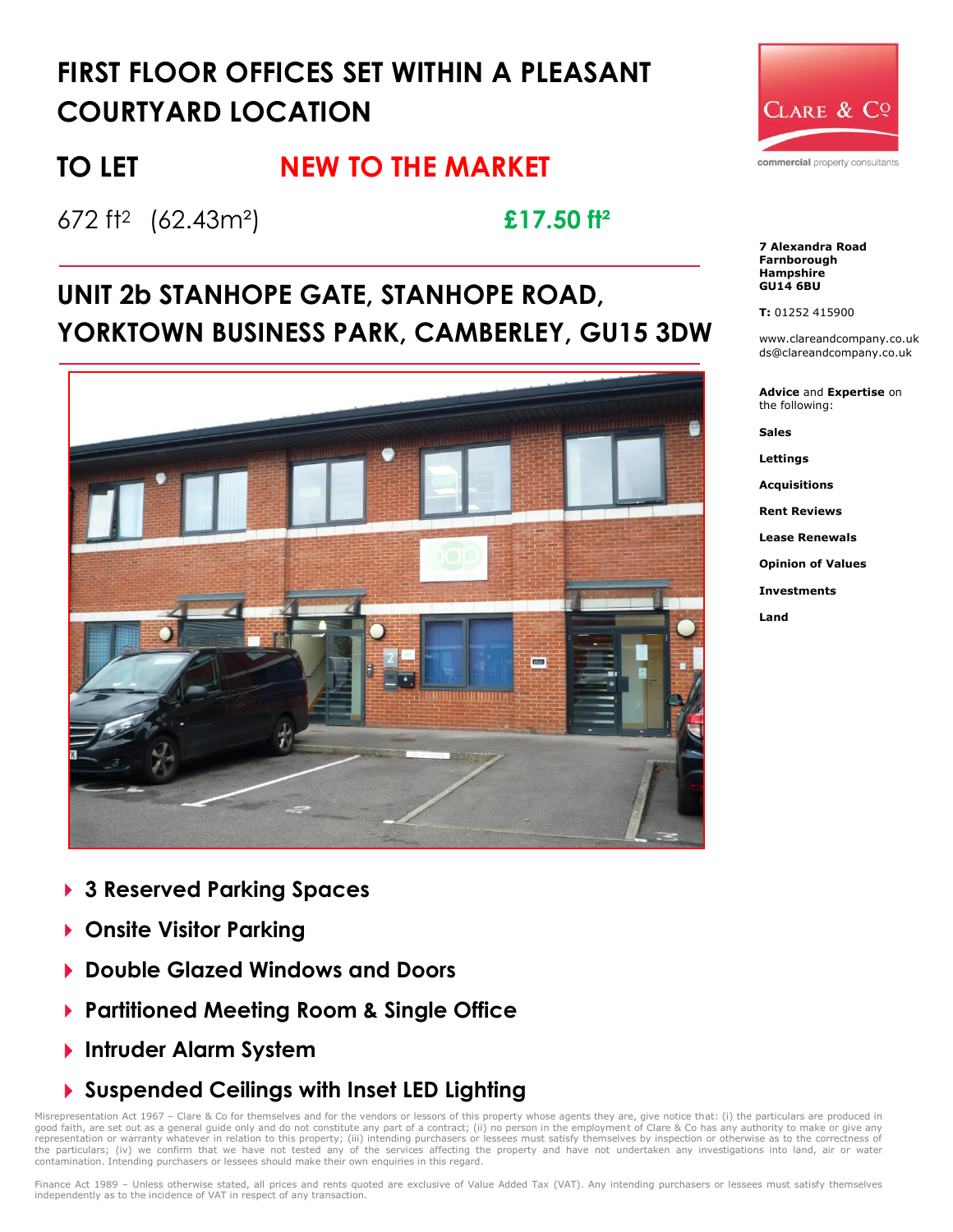

### **LOCATION**

Stanhope Gate is situated on the Yorktown Business Park approximately 1 mile from Junction 4 of the M3 and within walking distance of Blackwater Train Station, which is on the Reading-Redhill line (Including Guildford Station), and has dedicated trains running to Gatwick. The premises are within walking distance of Travel Lodge, Tescos, Marks & Spencers, Next Super Store and Costa Coffee as well as local shopping in Blackwater.

#### **DESCRIPTION**

The first floor of this two-storey office building constructed approximately 15 years ago set within a pleasant landscaped courtyard. The building is of brick construction under a pitched steel insulated roof.



#### **ACCOMMODATION**

Floor areas calculated on a net useable basis in accordance with the RICS Code of Measuring for offices:

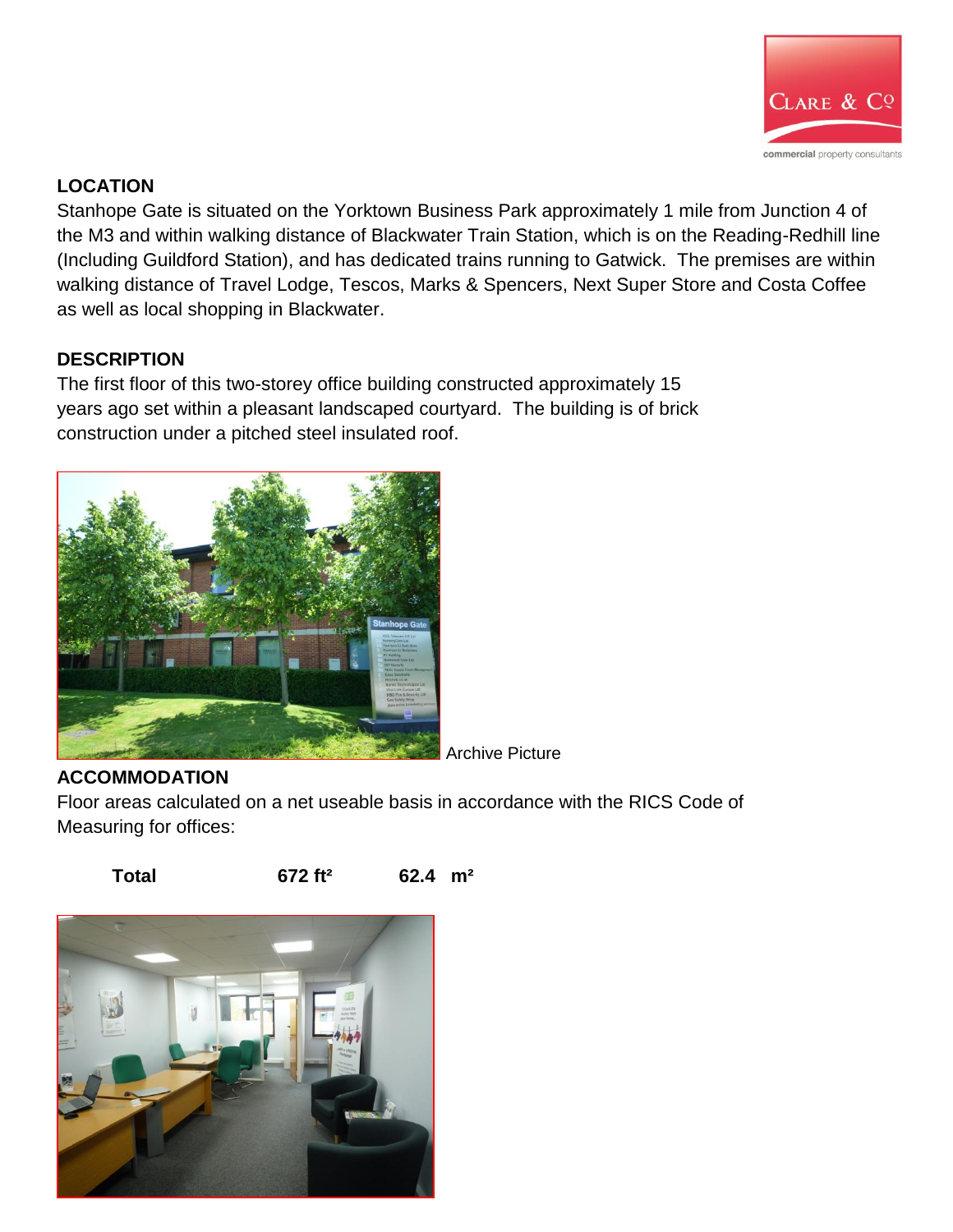







#### **AMENITIES**

- 3 reserved parking spaces
- Further on-site visitor parking
- Controlled security access gates to the development
- Inset LED lighting
- Suspended ceilings
- Toilet facilities
- Double-glazed sealed unit windows and doors
- Intruder alarm system
- Gas heating by radiators
- Walking distance to Blackwater railway station

**LEASE TERM** A new lease is available with length of term by agreement.

**RENT** An annual rent of £11,760 exclusive of all other outgoings, £17.50 ft².